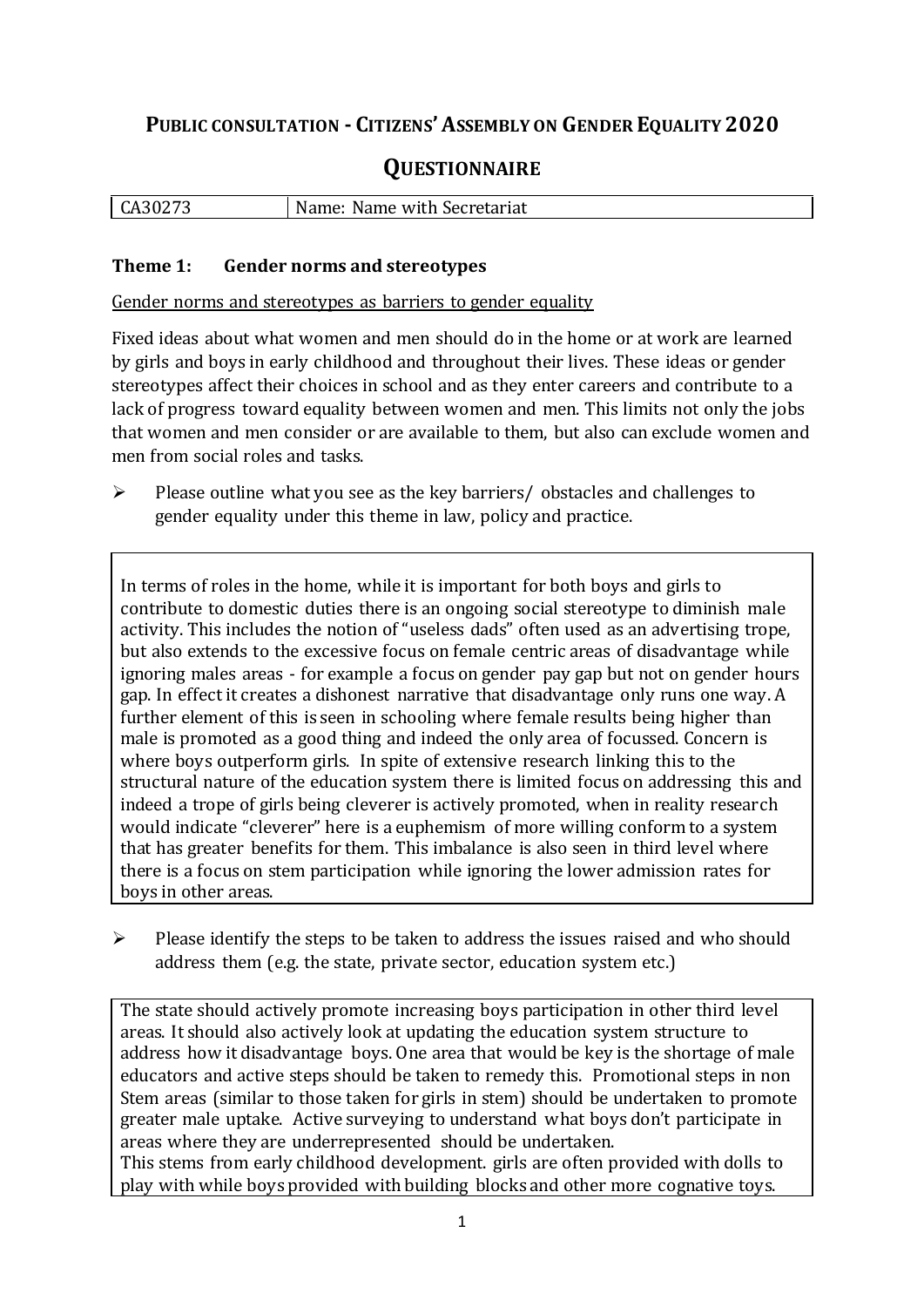Clothes that are designed for boys include themes of action and adventure, while girls clothes generally have some sort of princess theme. Girls schools often have minimal STEM-type subjects on offer and instead offer Home Economics and Biology as their only science subjects, while the reverse is true for boys schools allowing them to only do construction/metal work etc.

## **Theme 2: Work: Occupational segregation by gender, gender discrimination and the gender pay gap**

Women and men are often concentrated into different kinds of jobs and within the same occupations, women are often in work that is less well paid and has less opportunities for career advancement. Women often work in areas where they can work part-time so as to fit in with their caring responsibilities. While many men work in low paid jobs, many professions dominated by women are also low paid, and professions that have become female-dominated have become lower paid. This worsens the gender pay gap (the average difference between the wages of women and men who are working).

 $\triangleright$  Please outline what you see as the key barriers/ obstacles and challenges to gender equality under this theme in law, policy and practice.

An active endorsement of fathers is key here. Research shows that men are adversely affected by the gender hours gap. Legislative steps to reduce overworking would be beneficial. In addition extending paternity leave entitlements significantly should be a priority. In addition comments attributed to givernment ministers such as "men play golf during paternity leave" are hugely u helpful and these should not be simply tolerated

 $\triangleright$  Please identify the steps to be taken to address the issues raised and who should address them (e.g. the state, private sector, education system etc.)

Extension of statutory paternity leave. It must be mandatory for fathers to take time rather than optional sharing- Scandinavian experience shows that men get squeezed out in the latter scenario. Actively require keeping of detailed records across all employee elevens including management of hours worked and reporting by gender. Remove exemptions to the work time directive based on seniority.

## **Theme 3. Care, paid and unpaid, as a social and family responsibility**

Care -- the social responsibility of care and women and men's co responsibility for care, especially within the family

Women remain disproportionately responsible for unpaid care and often work in poorly paid care work. For working parents or [lone parents,](https://aran.library.nuigalway.ie/bitstream/handle/10379/6044/Millar_and_Crosse_Activation_Report.pdf?sequence=1&isAllowed=y) balancing paid work with parenting and or caring for older and dependent adults presents significant challenges. Women are [most disadvantaged by these challenges,](https://eige.europa.eu/gender-equality-index/game/IE/W) yet men also suffer from lack of opportunities to share parenting and caring roles. Despite recent legislation and policy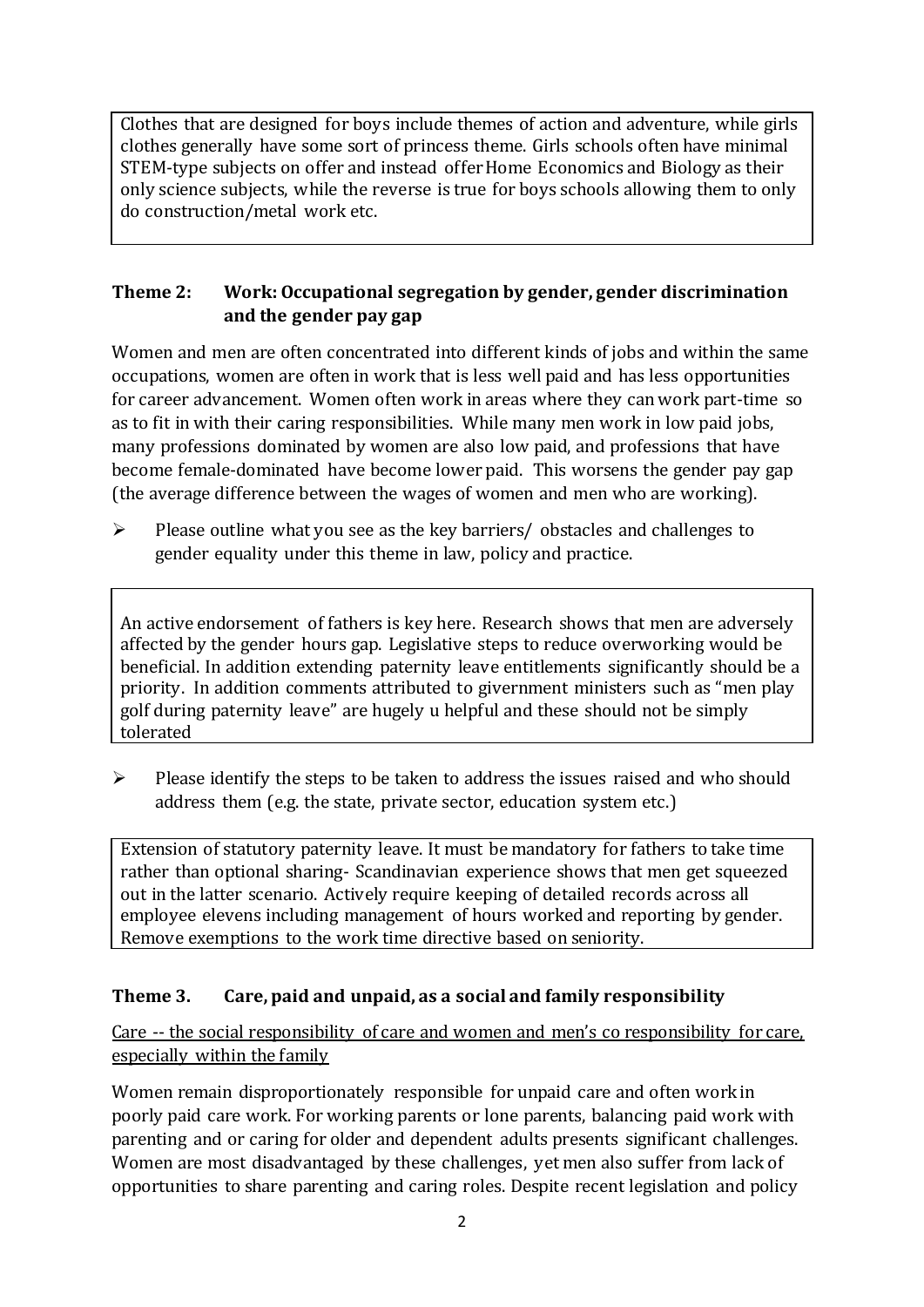initiatives to support early years parental care, [inequalities in the distribution of unpaid](https://www.ihrec.ie/app/uploads/2019/07/Caring-and-Unpaid-Work-in-Ireland_Final.pdf)  [care](https://www.ihrec.ie/app/uploads/2019/07/Caring-and-Unpaid-Work-in-Ireland_Final.pdf) continue between women and men. The cost of childcare has been identified as a particular barrier to work for women alongside responsibilities of caring for older relatives and dependent adults.

 $\triangleright$  Please outline what you see as the key barriers/ obstacles and challenges to gender equality under this them in law, policy and practice.

Many covered in my previous answer.

 $\triangleright$  Please identify the steps to be taken to address the issues raised and who should address theme (e.g. the state, private sector, education system etc.)

See previous answer

### **Theme 4: Women's access to, and representation in, public life and decision making**

Ensure women's participation and representation in decision-making and leadership in the workplace, political and public life

Women are systematically underrepresented in leadership in [economic](https://eige.europa.eu/gender-equality-index/2019/compare-countries/power/2/bar) and [political](https://eige.europa.eu/gender-equality-index/2019/compare-countries/power/1/bar)  [decision-](https://eige.europa.eu/gender-equality-index/2019/compare-countries/power/1/bar)making. Despite the introduction of a candidate gender quota (through the system of party funding) for national political office, and [initiatives](https://betterbalance.ie/) to support women's access to corporate decision-making roles, men continue to dominate leadership positions. There are also issues to be considered around how media represents women and men.

 $\triangleright$  Please outline what you see as the key barriers/ obstacles and challenges to gender equality under this theme in law, policy and practice.

Put simply. Asking someone to vote for you just because of your gender is not credible- in effect it alienates half your voters if you suggest you're there to represent the other half. Even with higher numbers of women running we are seeing single issue candidates do not resonate with voters.

 $\triangleright$  Please identify the steps to be taken to address the issues raised and who should address them (e.g. the state, private sector, education system etc.)

Politically the only step that should be taken is to encourage both genders to run . Any quota beyond that is self defeating.

### **5. Where does gender inequality impact most?**